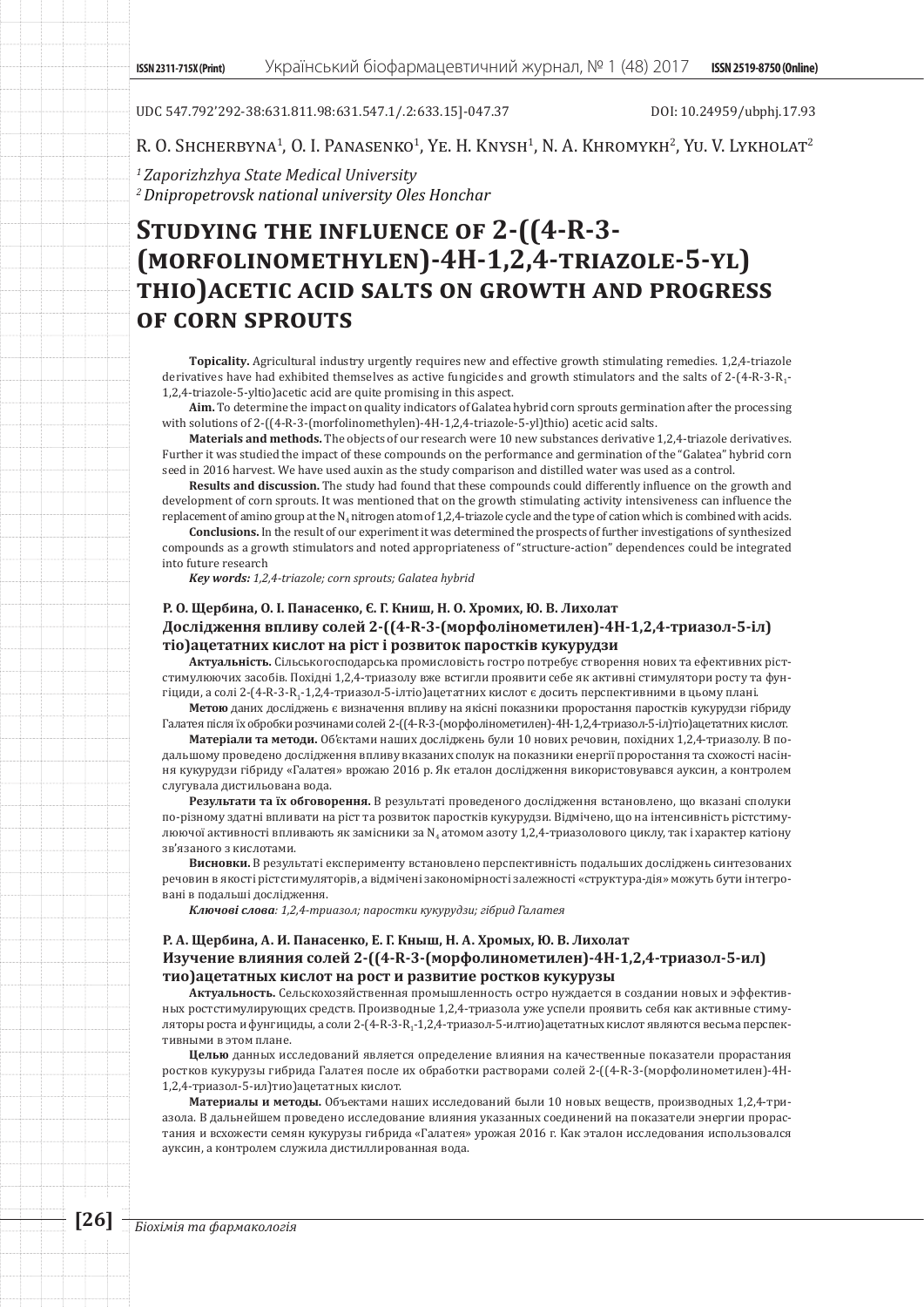**Результаты и их обсуждение.** В результате исследования установлено, что указанные соединения поразному способны влиять на рост и развитие ростков кукурузы. Отмечено, что на интенсивность ростстимулирующей активности влияют как заместители при N<sub>4</sub> атоме азота 1,2,4-триазолового цикла, так и характер катиона, который связан с кислотами.

**Выводы.** В результате эксперимента установлено перспективность дальнейших исследований синтезированных веществ в качестве ростстимуляторов, а отмеченные закономерности зависимости «структура-действие» могут быть интегрированы в дальнейшие исследования.

*Ключевые слова: 1,2,4-триазол; побеги кукурузы; гибрид Галатея*

#### **INTRODUCTION**

Agricultural industry urgently requires new and effective growth stimulating remedies. These agents usually are natural or synthetic organic or inorganic compounds that in small concentrations can influence on the energy and speed of sprouts germination, length and weight of stems, germination which in turn affects the growth and development of plants helping to increase their productivity [1, 2]. As growth stimulating substances for cereals and crops there are widely used numerous biologically active compounds from different classes. 1,2,4-triazole derivatives have had to exhibited themselves as active fungicides and growth stimulators (tryadimefon, cyproconazol, propiсonazol, penсonazol, dyfenoсonazol, tebuсonazol, epoksyсonazol etc.) [2-4]. Quite promising in this regard are the salts of  $2-(4-R-3-R<sub>1</sub>-1,2,4-triazole-5-yltio)$ acetic acid [5]. Thus our previous research experience of growth stimulating activity of these substituents on the Sunflower Simple example indicates to the prospects of this research direction [5-7]. Important is the fact that along with labeled features the salts of  $2-(4-R-3-R_1-1,2,4-P_1)$ triazole-5-ylthio)acetic acid do not show high acute toxicity and are not accumulating in humans and animals organisms [2-4, 8].

The **aim** of these studies was to determine the impact on quality indicators of Galatea hybrid corn sprouts germination after the processing with solutions of 2-((4- R-3-(morfolinomethylen)-4H-1,2,4-triazole-5-yl)thio) acetic acid salts.

#### **MATERIALS AND METHODS**

The objects of our research were 10 new substances (Fig.), salts of 2-((4-R-3-(morfolinomethylen)-4H-1,2,4 triazole-5-yl)thio)acetic acid which were synthesized at the Department of Toxicological and Inorganic Chemistry of Zaporozhye State Medical University. These compounds



 $R =$  phenyl,  $R_1 =$  piperydil (PKR-134);  $R =$  phenyl,  $R_1 = K$  (PKR-135); **R** = phenyl, **R**<sub>1</sub> = Na (PKR-136); **R** = phenyl,  $R_1 = NH_3$ -CH<sub>2</sub>-CH<sub>2</sub>-OH (PKR-137); **R** = phenyl, **R**<sub>1</sub> = NH<sub>4</sub> (PKR-139);  $R =$ ethyl,  $R_1$  = morfolil (PKR-144);  $R =$  methyl,  $$ **R** = H,  $R_1$  = NH<sub>4</sub> (PKR-182); **R** = amino,  $R_1$  = NH<sub>3</sub>-CH<sub>3</sub> (PKR-234).



are the crystalline substances which are odorless, soluble in water and organic solvents (Fig.). Research of growth stimulating activity was conducted at the Department of Physiology and Plant Introduction of Oles' Honchar Dnipropetrovsk National University under the direction of Doctor of Biological Sciences, Professor V. Lykholat and responsible executor, Ph. D. in Biological Sciences, senior research staffer N. A. Khromykh.

Further it was studied the impact of these compounds on the performance and germination of the "Galatea" hybrid corn seed in 2016 harvest. For this study it was randomly counted 4 samples by 50 seeds and kept in a 0.01 % aqueous solution of these compounds for 6 hours. Then the seeds were washed three times with distilled water and then uniformly placed on moist filter paper in Petri dishes which were placed in a thermostatted cabinet in compliance with the temperature conditions of  $20 \pm 2$  °C throughout the study period.

From the second day of the experiment we have counted the sprouted seeds referring to the fine grains those sprouts that have developed embryonic root not less than the length of a grain and formed germ which has at least half length of the seed. Sprouted seeds were placed in the box with filter paper are placed in cups of distilled water and kept in a thermostatically controlled cabinet.

The germination energy was calculated as a percentage of sprouted seeds on the third day of the experiment, seed germination was calculated on the seventh day.

Germination speed was calculated as the conventional index which indicates the number of days required for germination of 1 seed [1, 9]. As the study comparison we have used β-indolyl acetic acid (Auxin) and distilled water was used as a control.

## **RESULTS AND DISCUSSION**

The study had found that the 2-((4-R-3-(morfolinomethylen)-4H-1,2,4-triazole-5-yl)thio) acetic acid salts in different ways can influence on the growth and development of Galatea hybrid corn sprouts (Table). It was noted that on the intensity of the growth stimulating activity can affect substituted at  $N_4$  nitrogen atom of 1,2,4triazole cycle and the nature of the cation which is bounded with 2-((4-R-3-(morfolinomethylen)-4H-1,2,4-triazole-5-yl)thio) acetic acid.

Thus in the result of the study we have marked compounds **PKR-135, PKR-136** and **PKR-177** which are virtually by all indicators of the growth stimulating activity excess comparison standard auxin. In the study of growth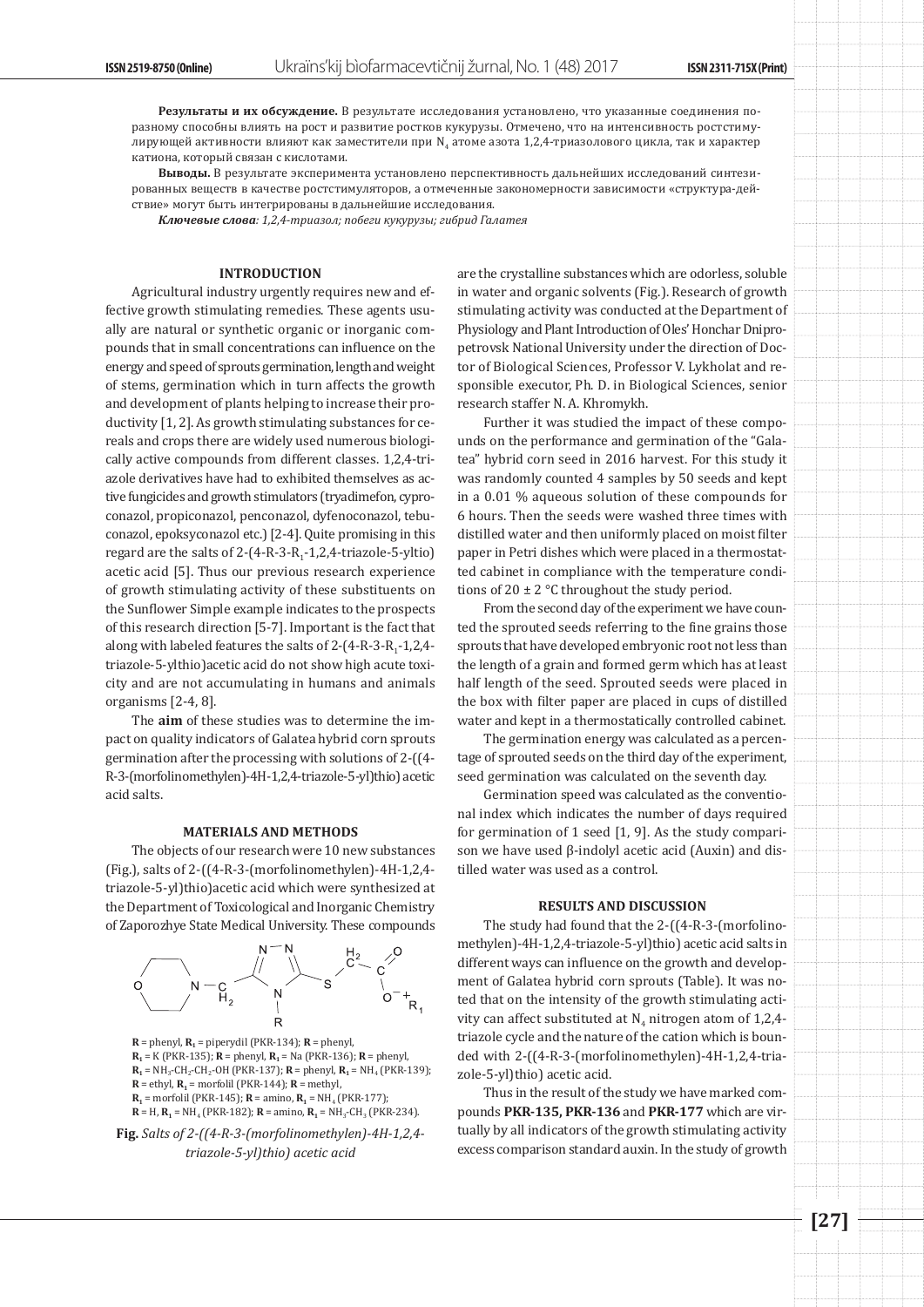# **Study results of the influence of 2-((4-R-3-(morfolinomethylen)-4H-1,2,4-triazole-5-yl) thio) acetic acid salts at the growth and progress of corn sprouts (Galatea hybrid)**

| Compounds           | Germination<br>$\%$<br>energy, | $\%$<br>Germination, | Germination<br>ays<br>ಕ<br>speed, | stem<br>length, mm<br>Average | $\%$<br>To the<br>control, | Wet stem<br>weight, g | ℅<br>To the<br>control, | Average root<br>length, mm | $\%$<br>To the<br>control, | Wet root weight<br>g<br>sprout),<br>(at1) | $\%$<br>To the<br>control, | M stem/M root |
|---------------------|--------------------------------|----------------------|-----------------------------------|-------------------------------|----------------------------|-----------------------|-------------------------|----------------------------|----------------------------|-------------------------------------------|----------------------------|---------------|
| <b>PKR-134</b>      | 50.4                           | 86.4                 | 4.29                              | $84.6 \pm 21.2$               | 102.3                      | 0.305                 | 103.4                   | $149.8 \pm 39.4$           | 95.1                       | 0.234                                     | 121.2                      | 1.30          |
| <b>PKR-135</b>      | 39.6                           | 93.6                 | 4.70                              | $89.9 \pm 18.8$               | 108.7                      | 0.350                 | 118.6                   | $168.1 \pm 42.1$           | 106.7                      | 0.287                                     | 149.5                      | 1.23          |
| <b>PKR-136</b>      | 46.8                           | 97.2                 | 4.59                              | $99.0 \pm 21.9$               | 119.7                      | 0.354                 | 120.0                   | $176.3 \pm 40.5$           | 111.9                      | 0.302                                     | 157.3                      | 1.17          |
| <b>PKR-137</b>      | 25.2                           | 64.8                 | 4.79                              | $88.4 \pm 14.8$               | 106.9                      | 0.317                 | 107.5                   | $156.3 \pm 42.2$           | 99.2                       | 0.217                                     | 113.0                      | 1.30          |
| <b>PKR-139</b>      | 28.8                           | 76.2                 | 4.77                              | $77.6 \pm 14.6$               | 93.8                       | 0.277                 | 93.9                    | $154.6 \pm 52.6$           | 98.2                       | 0.213                                     | 110.9                      | 1.37          |
| <b>PKR-144</b>      | 43.2                           | 75.6                 | 4.53                              | $78.7 \pm 19.7$               | 95.2                       | 0.250                 | 84.8                    | $114.6 \pm 39.0$           | 72.8                       | 0.183                                     | 95.3                       | 1.37          |
| <b>PKR-145</b>      | 36.0                           | 90.0                 | 4.77                              | $68.6 \pm 17.9$               | 83.0                       | 0.238                 | 80.3                    | $126.0 \pm 36.5$           | 80.0                       | 0.196                                     | 102.1                      | 1.21          |
| <b>PKR-177</b>      | 46.8                           | 91.2                 | 4.45                              | $95.0 \pm 22.2$               | 114.9                      | 0.314                 | 106.4                   | $156.2 \pm 34.8$           | 99.2                       | 0.250                                     | 130.2                      | 1.26          |
| <b>PKR-182</b>      | 39.6                           | 97.2                 | 4.78                              | $65.9 \pm 17.0$               | 79.9                       | 0.205                 | 69.5                    | $138.6 \pm 51.2$           | 88.0                       | 0.191                                     | 99.5                       | 1.07          |
| <b>PKR-234</b>      | 36.0                           | 82.8                 | 4.65                              | $75.3 \pm 20.1$               | 91.1                       | 0.265                 | 89.8                    | $134.8 \pm 52.9$           | 85.6                       | 0.158                                     | 82.3                       | 1.68          |
| Auxin<br>(standart) | 43.2                           | 87.2                 | 4.48                              | $90.3 \pm 25.3$               | 109.2                      | 0.293                 | 99.3                    | $160.3 \pm 54.1$           | 101.8                      | 0.243                                     | 126.6                      | 1.21          |
| Water<br>(control)  | 39.6                           | 79.8                 | 4.55                              | $82.7 \pm 20.0$               | $\overline{\phantom{a}}$   | 0.295                 | $\qquad \qquad -$       | $157.5 \pm 41.0$           | $\overline{\phantom{m}}$   | 0.192                                     | $\overline{\phantom{0}}$   | 1.54          |

stimulating activity it was found that the salts of 2-((4- R-3-(morfolinomethylen)-4H-1,2,4-triazole-5-yl)thio) acetic acid with inorganic cations have more pronounced impact on germination indicators quality. Thus the replacement of ammonium cation (**PKR-177**) into organic methyl ammonium cation (**PKR-234**) as a replacement of free amino group at the  $N_4$  nitrogen atom of 1,2,4-triazole cycle (**PKR-177**) into phenyl radical (**PKR-139**) results significant loss of almost all indicators of growth stimulating action. However the introduction of potassium (**PKR-135**) and sodium (**PKR-136**) cations in the molecule of 2-((4-phenyl-3-(morfolinomethylen)-4H-1,2,4-triazole-5-yl)thio) acetic acid significantly improves the speed of germination and sprouting speed of corn. Interesting is the fact that the introduction of piperydin cation (**PKR-134**) in the molecule leads to a significant increase of germination energy to the level of 50.4 % that exceeds the standard auxin at 7.2 % respectively (Table).

# **CONCLUSIONS**

- 1. We have conducted the studying of influence of 2- ((4-R-3-(morfolinomethylen)-4H-1,2,4-triazole-5 yl)thio) acetic acid salts on the growth and development of corn sprouts (Galatea hybrid) in laboratory conditions.
- 2. It was established that the most significant growth stimulating activity in corn sprouts showed inorganic salts (sodium **PKR-136**, potassium **PKR-135** and ammonium **PKR-177**) of 2-((4-R-3-(morfolinomethylen)-4H-1,2,4-triazole-5-yl)thio) acetic acid.
- 3. In the result of our experiment it was determined the prospects of further investigations of synthesi zed compounds as a growth stimulators and noted appropriateness of "structure-action" dependences could be integrated into future research.

**Conflicts of Interest:** authors have no conflict of interest to declare.

## **REFERENCES**

- 1. Шишов, А. Д. Определение ростстимулирующих концентраций новых регуляторов роста и индукторов устойчивости растений / А. Д. Шишов, Г. Л. Матевосян // Фундаментальные исследования. – 2005. – № 9. – С. 46-47.
- 2. Щербина, Р. О. Аналіз фармакологічної активності похідних 1,2,4-триазолу / Р. О. Щербина // Фармац. часопис. 2014. № 4. С. 145-150.<br>3. Біологічні властивості сполук, що утворені поєднанням 1,2,4-триазолу, фурану 3. Біологічні властивості сполук, що утворені поєднанням 1,2,4-триазолу, фурану та інших функціональних замісників / Д. М. Данільченко, В. В. Парченко, О. І. Панасенко, Є. Г. Книш // Актуальні питання фармац. і мед. науки та практики. – 2015. – № 3. – С. 93-97.
- 4. Парченко, В. В. Нові S-похідні 1,2,4-триазолу як потенційні оригінальні вітчизняні ветеринарні лікарські засоби / В. В. Парченко // Фармац. журн. – 2012. – № 3. – С. 43-48.
- 5. Дослідження рістстимулюючої активності похідних 1,2,4-триазолу на прикладі насіння соняшника простого / І. І. Аксьонова, Р. О. Щербина, О. І. Панасенко та ін. // УБФЖ. – 2014. – № 6. – С. 78-82.
- 6. Пат. 109099 Україна, МПК C 07 D 249/08 (2006.01), C 07 D 249/12 (2006.01), C 07 D 413/06 (2006.01), A 01 N 43/653 (2006.01). Солі S-похідних 1,2,4-триазолів, що стимулюють ріст насіння соняшника / [Е. Г. Книш, О. І. Панасенко, Р. О. Щербина та ін.]. – Заявл.: 27.10.2014. Опубл.: 10.07.2015. – Бюл. № 13.
- 7. Пат. 110453 Україна, МПК (2016.01) A 61 K 31/00, C 07 D 249/00. Похідні 1,2,4-триазолів, що стимулюють ріст соняшнику / [Е. Г. Книш, О. І. Панасенко, А. А. Сафонов та ін.]. – Заявл.: 05.04.2016. Опубл.: 10.10.2016. – Бюл. № 19.
- Triazole as pharmaceutical potentials / Rakesh Kumar, Mohd. Shahar Yar., Saurabh Chaturvedi et al. // Intern. J. of PharmTech Res. 2013. Vol. 5, № 4. – P. 1844-1869.
- 9. ДСТУ 4138-2002. Насіння сільськогосподарських культур. Методи визначення якості. Розділ 2.2. «Методи аналізування схожості насіння і енергії проростання». – К.: Держспоживстандарт – Україна, 2003.